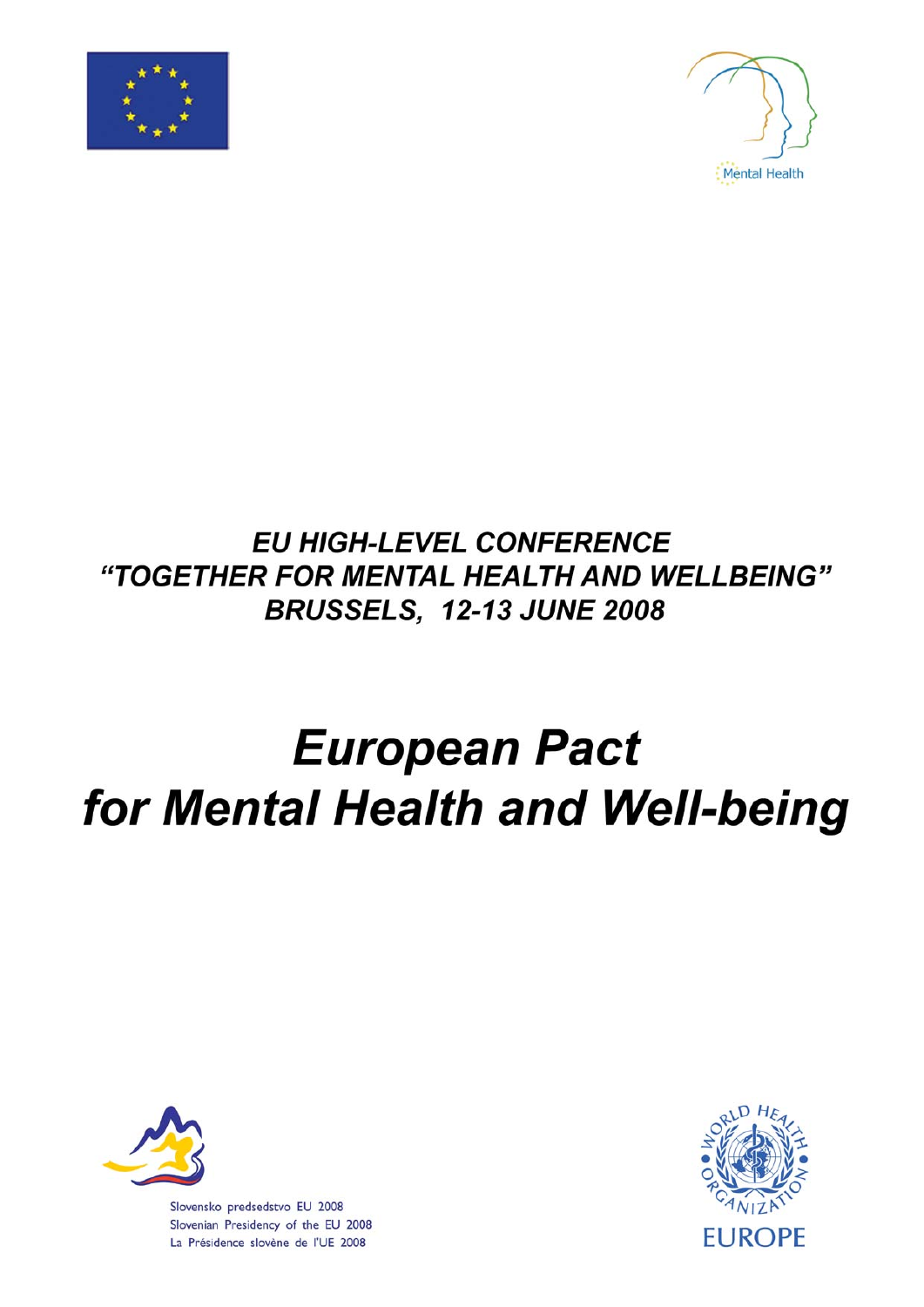#### **European Pact for Mental Health and Well-being**

We, participants in the EU high-level conference "*Together for Mental Health and Wellbeing*", Brussels, 13 June 2008, acknowledge the importance and relevance of mental health and well-being for the European Union, its Member States, stakeholders and citizens.

### **I. We recognise that:**

- Mental health is a human right. It enables citizens to enjoy well-being, quality of life and health. It promotes learning, working and participation in society.
- The level of mental health and well-being in the population is a key resource for the success of the EU as a knowledge-based society and economy. It is an important factor for the realisation of the objectives of the Lisbon strategy, on growth and jobs, social cohesion and sustainable development.
- Mental disorders are on the rise in the EU. Today, almost 50 million citizens (about 11% of the population) are estimated to experience mental disorders, with women and men developing and exhibiting different symptoms. Depression is already the most prevalent health problem in many EU-Member States.
- Suicide remains a major cause of death. In the EU, there are about 58,000 suicides per year of which ¾ are committed by men. Eight Member States are amongst the fifteen countries with the highest male suicide rates in the world.
- Mental disorders and suicide cause immense suffering for individuals, families and communities, and mental disorders are major cause of disability. They put pressure on health, educational, economic, labour market and social welfare systems across the EU.
- Complementary action and a combined effort at EU-level can help Member States tackle these challenges by promoting good mental health and well-being in the population, strengthening preventive action and self-help, and providing support to people who experience mental health problems and their families, further to the measures which Member States undertake through health and social services and medical care.

# **II. We agree that:**

- There is a need for a decisive political step to make mental health and well-being a key priority.
- Action for mental health and well-being at EU-level needs to be developed by involving the relevant policy makers and stakeholders, including those from the health, education, social and justice sectors, social partners, as well as civil society organisations.
- People who have experienced mental health problems have valuable expertise and need to play an active role in planning and implementing actions.
- The mental health and well-being of citizens and groups, including all age groups, different genders, ethnic origins and socio-economic groups, needs to be promoted based on targeted interventions that take into account and are sensitive to the diversity of the European population.
- There is a need to improve the knowledge base on mental health: by collecting data on the state of mental health in the population and by commissioning research into the epidemiology, causes, determinants and implications of mental health and illhealth, and the possibilities for interventions and best practices in and outside the health and social sectors.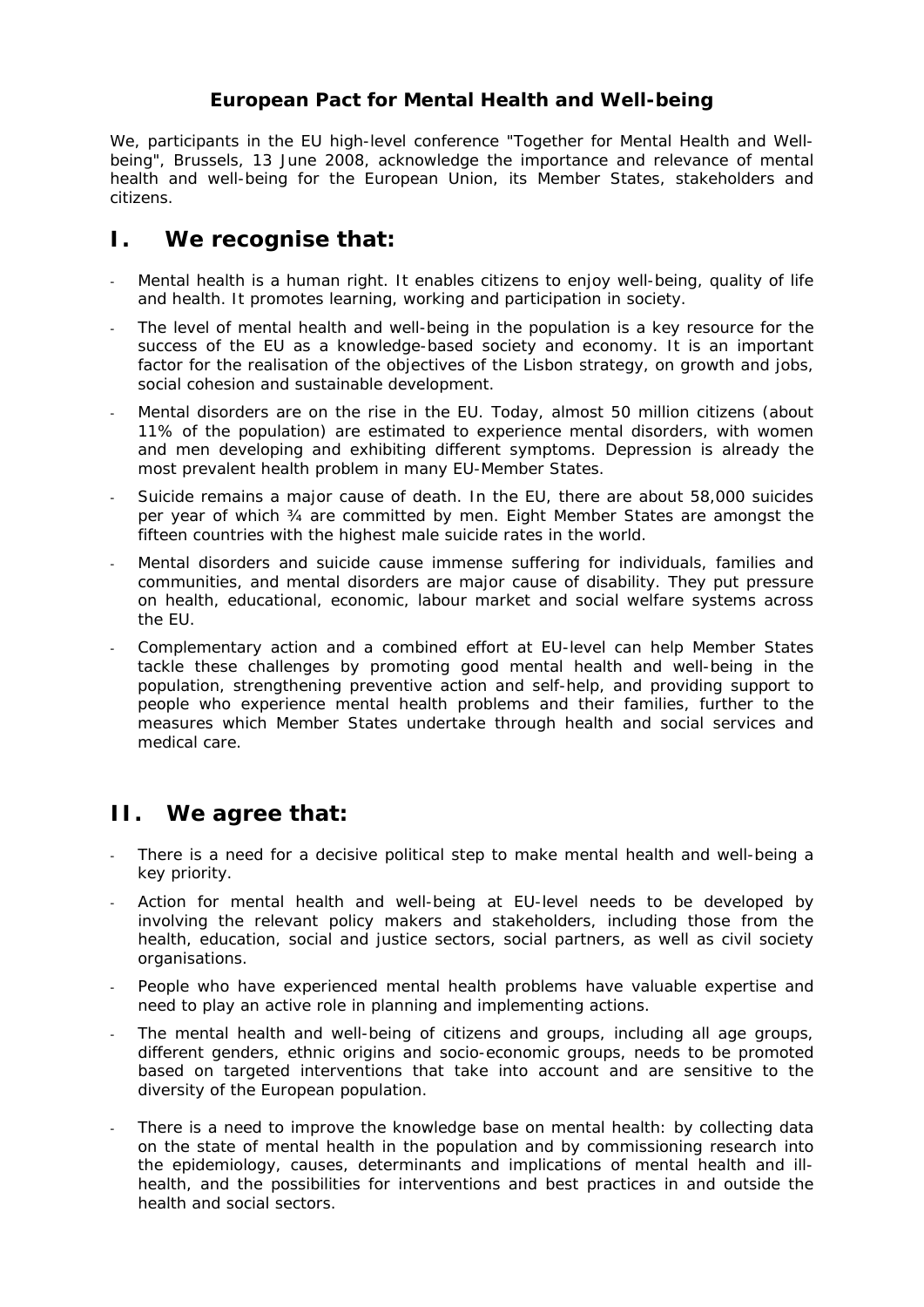# **III. We call for action in five priority areas:**

#### **1. Prevention of Depression and Suicide**

Depression is one of the most common and serious mental disorders and a leading risk factor for suicidal behaviour. Every 9 minutes a citizen dies as a consequence of suicide in the EU. The number of suicide attempts is estimated to be ten times higher. Reported rates of suicide in Member States differ by a factor 12.

Policy makers and stakeholders are invited to take action on the prevention of suicide and depression including the following:

- Improve the training of health professionals and key actors within the social sector on mental health;
- Restrict access to potential means for suicide;
- Take measures to raise mental health awareness in the general public, among health professionals and other relevant sectors;
- Take measures to reduce risk factors for suicide such as excessive drinking, drug abuse and social exclusion, depression and stress;
- Provide support mechanisms after suicide attempts and for those bereaved by suicide, such as emotional support helplines.

#### **2. Mental Health in Youth and Education**

The foundation of life-long mental health is laid in the early years. Up to 50% of mental disorders have their onset during adolescence. Mental health problems can be identified in between 10% and 20% of young people, with higher rates among disadvantaged population groups.

Policy makers and stakeholders are invited to take action on mental health in youth and education including the following:

- Ensure schemes for early intervention throughout the educational system;
- Provide programmes to promote parenting skills;
- Promote training of professionals involved in the health, education, youth and other relevant sectors in mental health and well-being;
- Promote the integration of socio-emotional learning into the curricular and extracurricular activities and the cultures of pre-schools and schools;
- Programmes to prevent abuse, bullying, violence against young people and their exposure to social exclusion;
- Promote the participation of young people in education, culture, sport and employment.

#### **3. Mental Health in Workplace Settings**

Employment is beneficial to physical and mental health. The mental health and well-being of the workforce is a key resource for productivity and innovation in the EU. The pace and nature of work is changing, leading to pressures on mental health and well-being. Action is needed to tackle the steady increase in work absenteeism and incapacity, and to utilize the unused potential for improving productivity that is linked to stress and mental disorders. The workplace plays a central role in the social inclusion of people with mental health problems.

Policy makers, social partners and further stakeholders are invited to take action on mental health at the workplace including the following: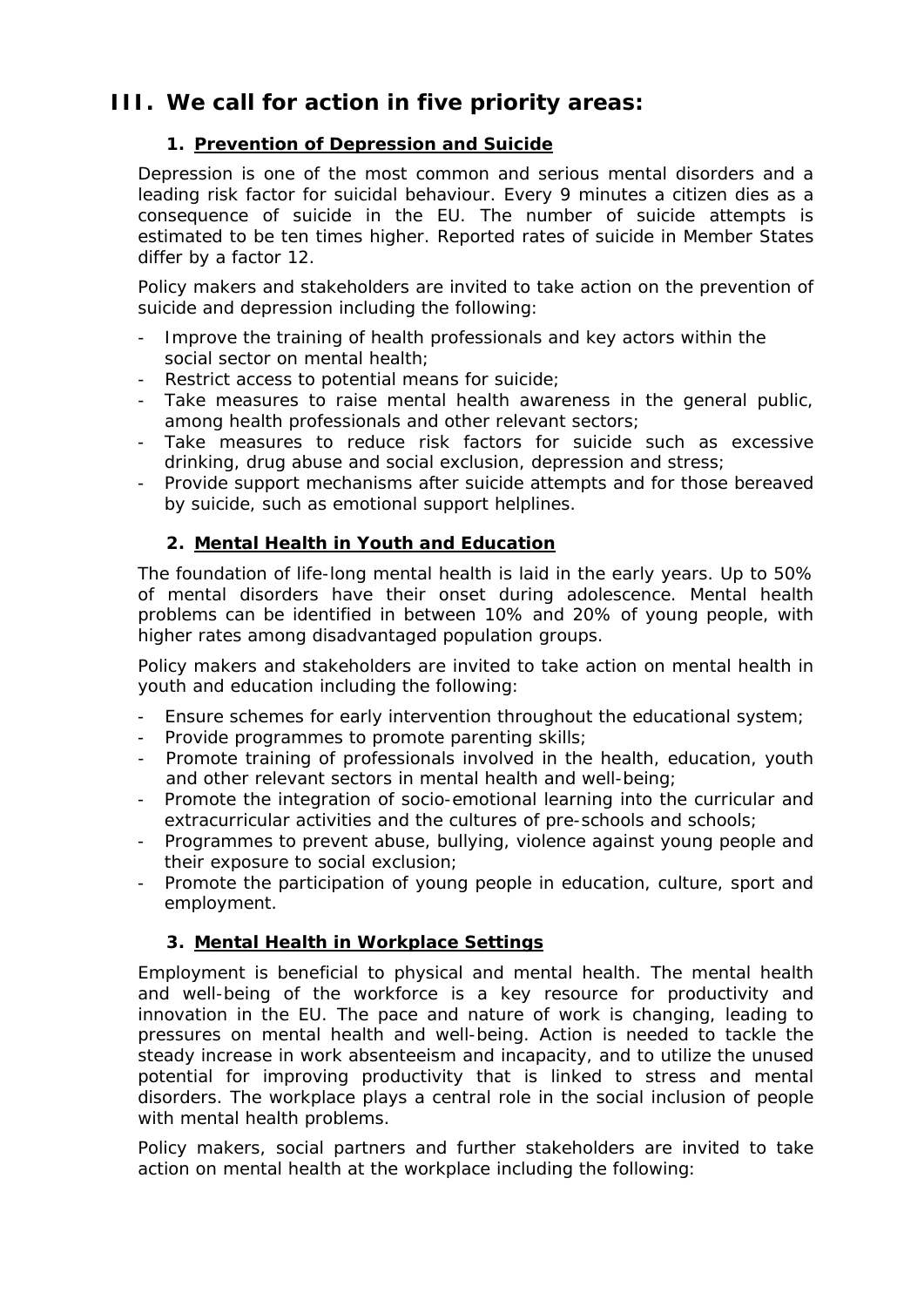- Improve work organisation, organisational cultures and leadership practices to promote mental well-being at work, including the reconciliation of work and family life;
- Implement mental health and well-being programmes with risk assessment and prevention programmes for situations that can cause adverse effects on the mental health of workers (stress, abusive behaviour such as violence or harassment at work, alcohol, drugs) and early intervention schemes at workplaces;
- Provide measures to support the recruitment, retention or rehabilitation and return to work of people with mental health problems or disorders.

#### **4. Mental Health of Older People**

The EU-population is ageing. Old age can bring with it certain risk factors for mental health and well-being, such as the loss of social support from families and friends and the emergence of physical or neurodegenerative illness, such as Alzheimer's disease and other forms of dementia. Suicide rates are high in older people. Promoting healthy and active ageing is one of the EU's key policy objectives.

Policy makers and stakeholders are invited to take action on mental health of older people including the following:

- Promote the active participation of older people in community life, including the promotion of their physical activity and educational opportunities;
- Develop flexible retirement schemes which allow older people to remain at work longer on a full-time or part-time basis;
- Provide measures to promote mental health and well-being among older people receiving care (medical and/or social) in both community and institutional settings;
- Take measures to support carers.

#### **5. Combating Stigma and Social Exclusion**

Stigma and social exclusion are both risk factors and consequences of mental disorders, which may create major barriers to help-seeking and recovery.

Policy makers and stakeholders are invited to take action to combat stigma and social exclusion including the following:

- Support anti-stigma campaigns and activities such as in media, schools and at the workplace to promote the integration of people with mental disorders;
- Develop mental health services which are well integrated in the society, put the individual at the centre and operate in a way which avoids stigmatisation and exclusion;
- Promote active inclusion of people with mental health problems in society, including improvement of their access to appropriate employment, training and educational opportunities;
- Involve people with mental health problems and their families and carers in relevant policy and decision making processes.